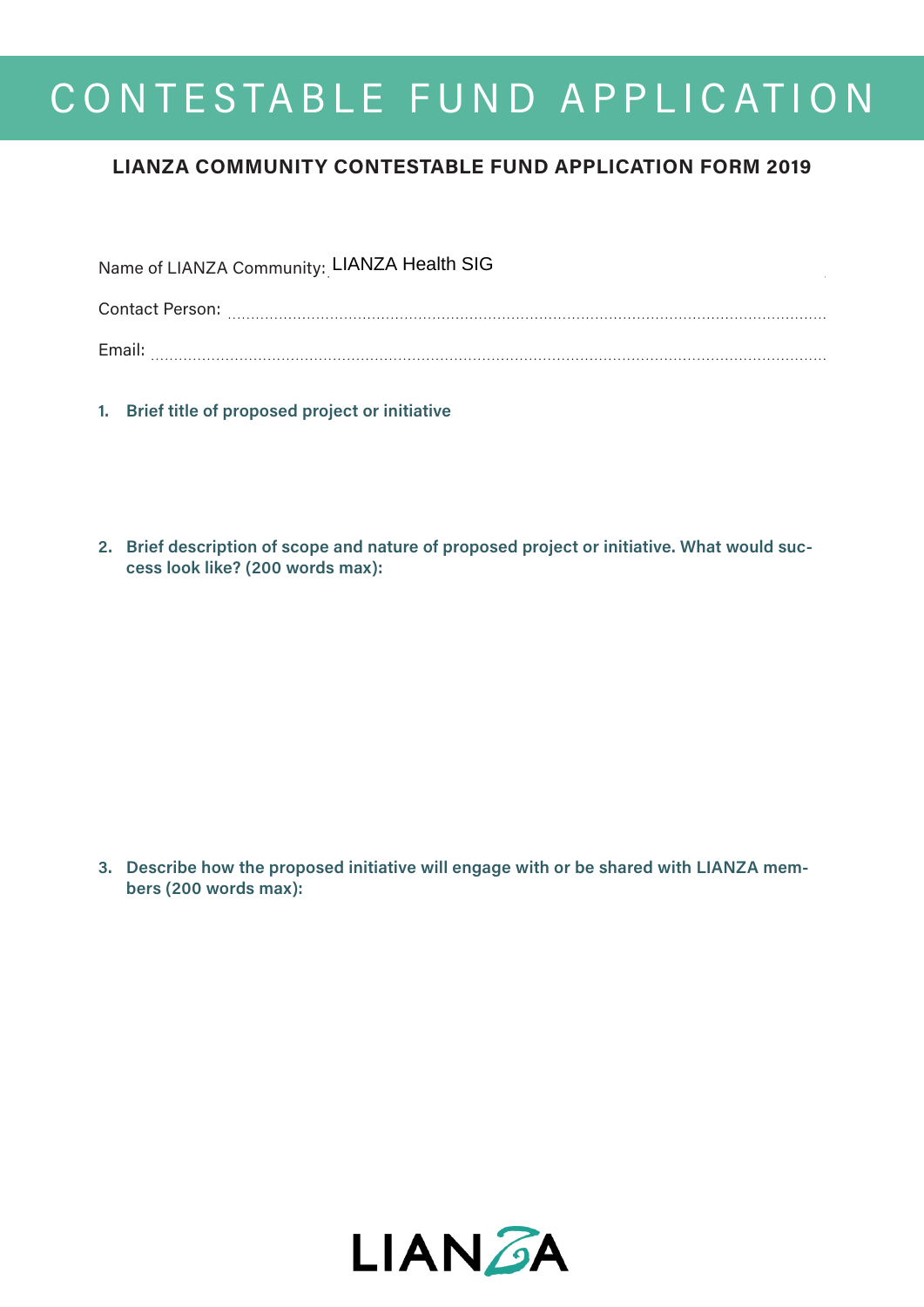# CONTESTABLE FUND APPLICATION

### **LIANZA COMMUNITY CONTESTABLE FUND APPLICATION FORM 2019**

**4. Describe how this initiative will contribute to the LIANZA strategic vision and mission (200 words):**

**5. Provide names, roles and experience of key people involved in proposed initiative or project**

#### **6. Budget**

*Please include an estimated high-level budget that clarifies what expected expenses, funds are sought and identifies any other sources of funding.*



Spreadsheet Budget Attached

**7. Brief details of any other partners or organisations engaged in this proposed project or initiative**